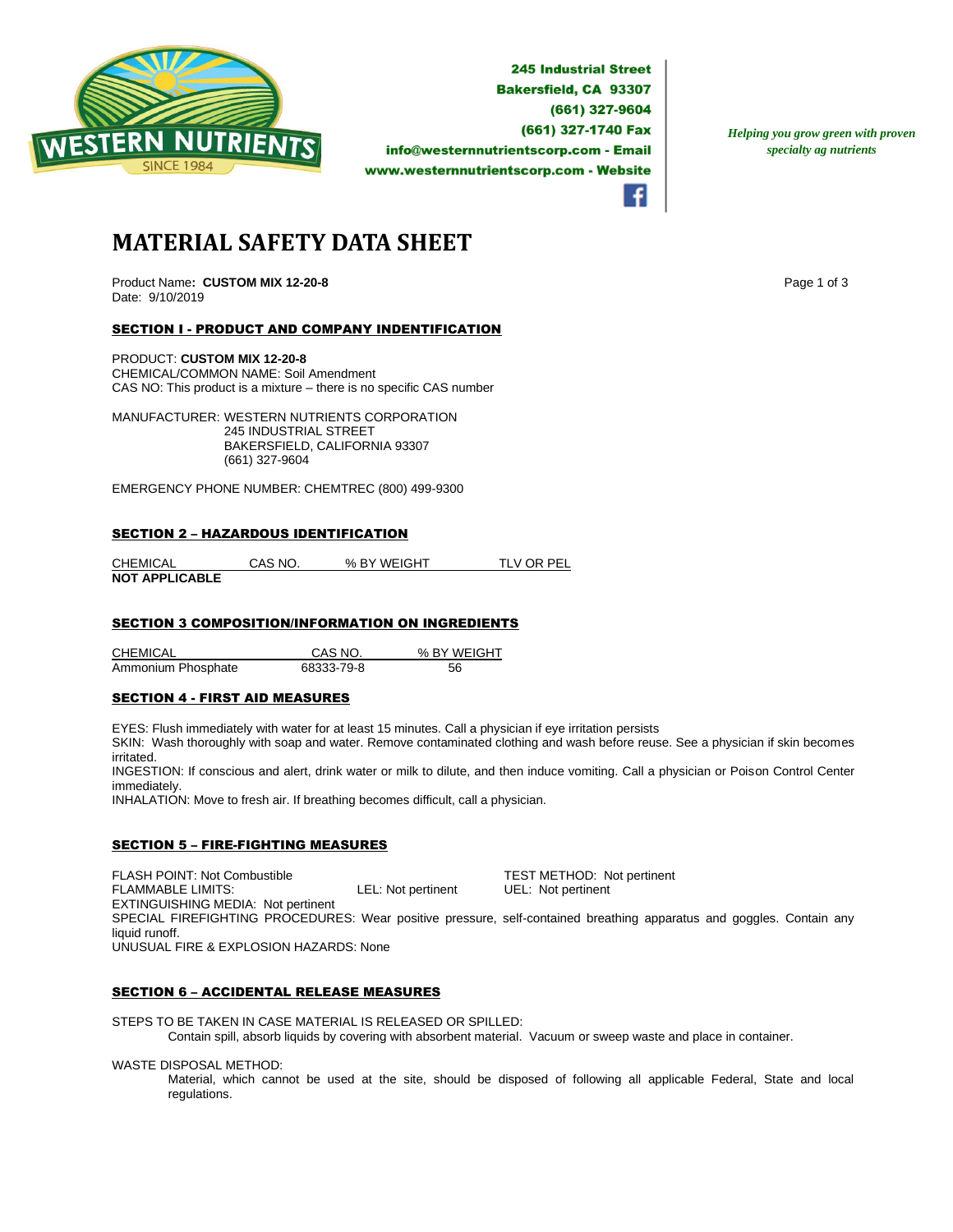

**245 Industrial Street Bakersfield, CA 93307** (661) 327-9604 (661) 327-1740 Fax info@westernnutrientscorp.com - Email www.westernnutrientscorp.com - Website

*Helping you grow green with proven specialty ag nutrients*



Product Name: **CUSTOM MIX 12-20-8 Page 2 of 3 Page 2 of 3** Date: 9/10/2019

# **SECTION 7 - HANDLING AND STORAGE**

Store in cool dry area away from children, food, and feed products Protect from freezing Avoid contamination and spills Avoid contact with eyes, skin, and clothing Avoid inhalation Wash hands thoroughly before eating or smoking

# SECTION 8 – EXPOSURE CONTROLS/PERSONAL PROTECTION

EYES: Chemical dust / splash goggles or full-face shield to prevent eye contact. As a general rule, do not wear contact lenses when handling.

SKIN: Impervious gloves and clothes.

RESPIRATORY: Not normally needed. If use generates an aerosol mist or respiratory irritation, use NIOSH-approved dust/mist respirator

VENTILATION: Recommended but no TLV established

OTHER PROTECTIVE EQUIPMENT: Wear clothing consistent for handling and applying fertilizer

# SECTION 9 – PHYSICAL AND CHEMICAL PROPERTIES

APPEARANCE: LIGHT GREEN LIQUID ODOR: MINIMAL VAPOR PRESSURE: N/A PH: 7.3 VAPOR DENSITY (AIR= 1) : <1.0<br>
WATER SOLUBILITY: Complete, Miscible  $\begin{array}{c} \text{WAYN} = \text{WAYN} \\ \text{WAYN} = \text{WAYN} \end{array}$ WATER SOLUBILITY: Complete, Miscible

SPECIFIC GRAVITY: 1.360

**HAZARD RATING:** HEALTH: 1 REACTIVITY: 0 FLAMMABILITY: 0 [0=Insignificant 1=Slight 2=Moderate 3=High 4=Extreme]

# **SECTION 10 - STABILITY AND REACTIVITY**

STABILITY: Stable Calcium or low pH CONDITIONS TO AVOID: N/A<br>INCOMPATIBILITY: Calcium or low pH HAZARDOUS DECOMPOSITIC HAZARDOUS POLYMERIZATION: Will not occur CONDITIONS TO AVOID: None known

HAZARDOUS DECOMPOSITION PRODUCTS: Not known

#### SECTION 11 – TOXICOLOGICAL INFORMATION

NO DATA AVAILABLE

.

# SECTION 12 – ECOLOGICAL INFORMATION

No data available – non-toxic, no adverse effects